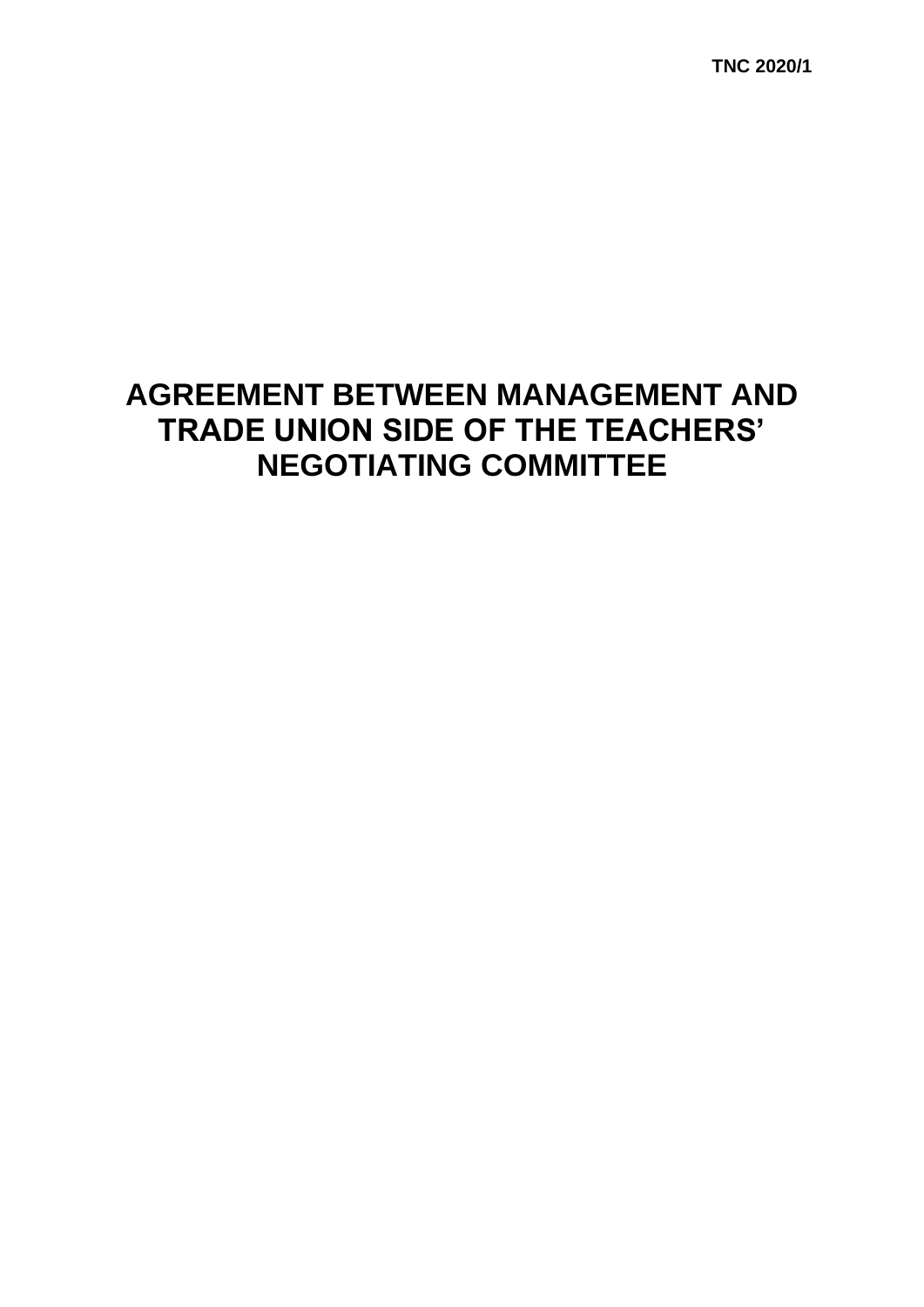#### **AGREEMENT BETWEEN MANAGEMENT AND TRADE UNION SIDE OF THE TEACHERS' NEGOTIATING COMMITTEE**

- 1. The Teachers' Negotiating Committee (TNC), comprised of the Department, employing authorities, sectoral bodies and teaching unions, has reached an agreement on a resolution of the current industrial dispute. Details of the agreement are set out below.
- 2. The parties agree to a series of measures to address teacher concerns about workload and accountability and to improve the efficiency and effectiveness of the education system. This communication outlines the various components of this agreement, which address three key areas:
	- Teachers' Pay
	- Measures to be progressed urgently
	- Reviews in nine key areas.
- 3. The arrangements outlined in this document are effective from 28 April 2020 and all industrial action will cease from this date. There will be a carefully managed and supported transition towards revised working practices in schools with an agreed implementation plan.

# **Teachers' Pay**

4. In addition to incremental progression within salary scales, which for teachers, is payable by contractual entitlement, teacher salary scale points will be revised as follows:

With effect from **1 September 2017**:

- a 2.25% cost of living pay award will be paid to all teachers; and
- teaching allowances will be increased by 2.25%.

With effect from **1 September 2018**:

- a further 2% cost of living pay award will be paid to all teachers; and
- teaching allowances will be increased by 2%.
- 5. The revised salary and allowance scales are attached at **Appendix 1**.

# **Measures to be Progressed Urgently**

6. TNC has agreed that the measures detailed below will be implemented from the date of ratification of the agreement. All measures below are subject to change following the outcome of the Reviews.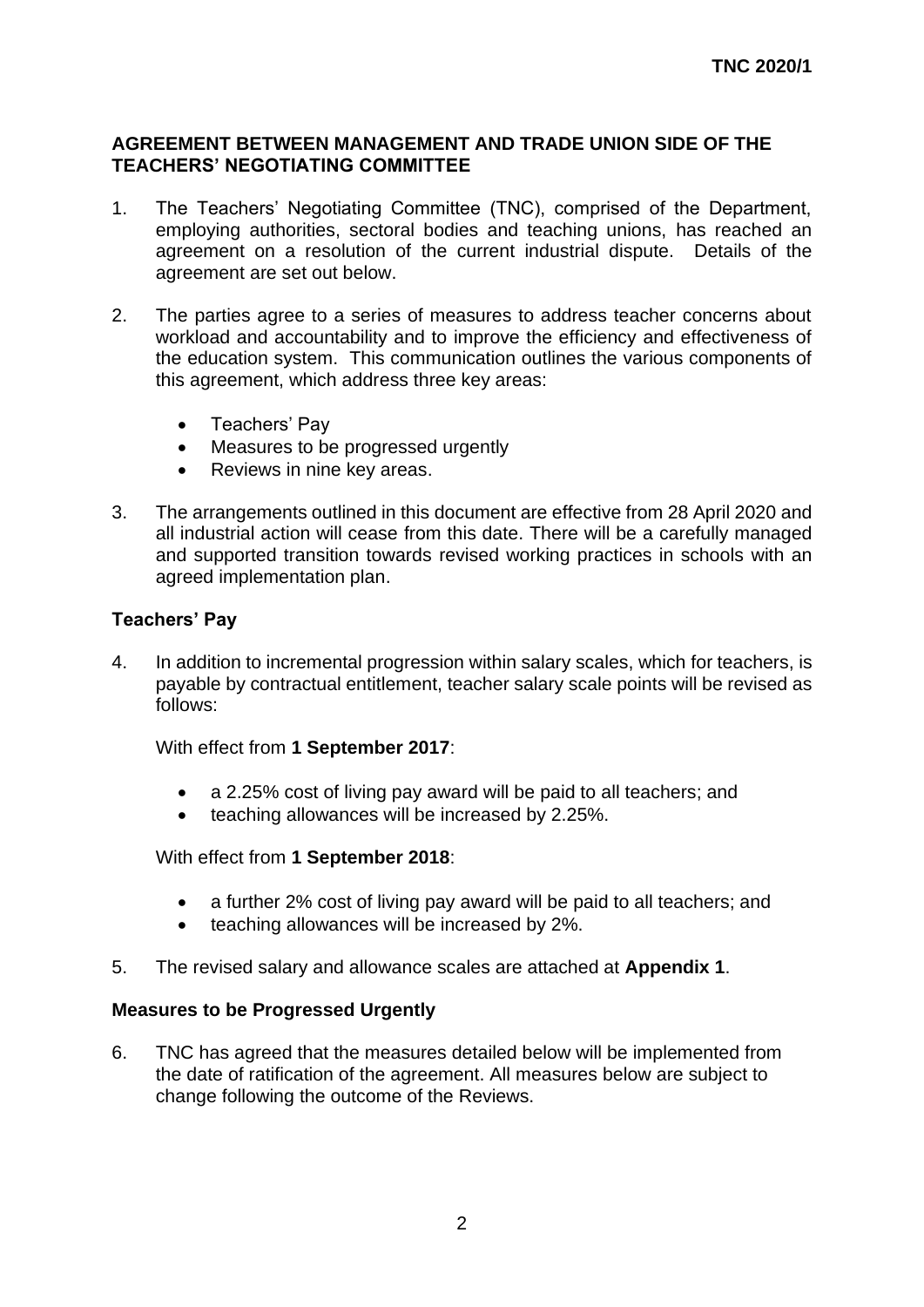# Workload

- Clarification will be provided on the Teachers' Terms and Conditions contained in the Jordanstown Agreement. This is outlined at **Appendix 2**.
- 10% of teachers' Directed Time budget will be allowed for Planning, Preparation and Assessment (PPA).
- All schools should make available discrete time within Directed Time budgets for SENCOs in order to enable them to meet the requirements of their role. The time made available to SENCOs should be proportionate and appropriate to the needs of pupils in the school.
- An annual schedule of meetings will be provided in advance of the academic year. Meetings for all staff, including those with teaching allowances will be accommodated within Directed Time budgets.
- The time spent on reporting to parents on the progress of their children will be included within Directed Time.
- An agreed framework will be put in place to consult on and workload assess all new initiatives and proposals which may increase teachers' workload.
- The current operational arrangements for assessment at individual school level will remain unchanged pending the outcome of the Review of Assessment.
- Pending the outcome of the wider Review of Accountability, PRSD is confirmed as the agreed mechanism for the internal formal evaluation of teacher performance. School leaders, Governors and employers should continue to be sensitive to the workload and directed time impact of school self-evaluation strategies. All activities related to PRSD time must be accommodated within Directed Time.

# Industrial Relations

• A pilot scheme will be established to assess the feasibility of Joint Consultative Committees in schools to support positive industrial relations.

# Inspection

The ETI has given a commitment:

- not to increase inspection activity and to carry out a similar number of inspections to that undertaken in the 2017-18 and 2018-19 business years;
- that the fact that teachers in a school have engaged in industrial action will not, in itself, determine when a school is next inspected;
- to include the name of the inspection team when a school receives notification of inspection; and
- to engage with NITC to provide further clarification on the documentation and information required for inspection and to clarify key information about inspection to dispel myths. Both of these communications have been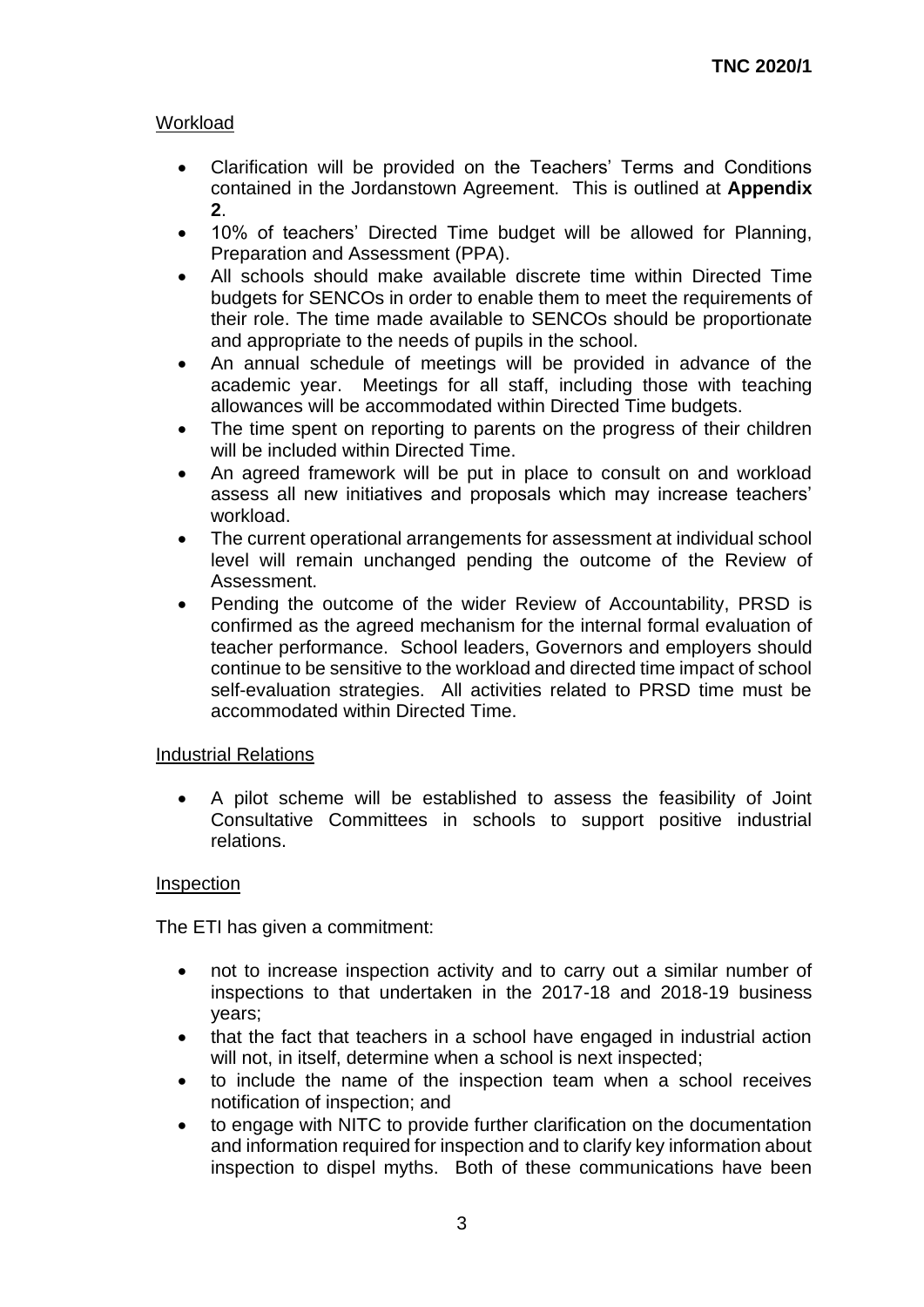produced jointly and are designed to reduce the perceived excessive workload attributed directly or indirectly to, or as a consequence of, inspection. Both will be issued to schools and are available on the ETI website [\(https://www.etini.gov.uk/\)](https://www.etini.gov.uk/).

# Health & Wellbeing

- School Development Days, which were introduced by the Department to support curriculum development and school improvement are in addition to the five contractual 'Baker' days and should be used in support of the School Development Plan. Schools are encouraged to use one School Development Day for the purpose of promoting teacher health and wellbeing commencing in 2020-21.
- As part of the Review of Initiatives to Promote and Support Teacher Health and Wellbeing there will be a survey of the teaching workforce.

# Transition Arrangements

- Schools will use the period between the ratification of the agreement and the end of the 2019-20 school year to prepare for the implementation of the arrangements outlined above from the beginning of the 2020-21 academic year.
- This will include producing time budgets for each teacher for the 2020-21 school year. Pending the review of the Workload Impact on School Leaders, consideration will be given to the working time of principals. Guidance, training and support, will be provided by EA and employing authorities in consultation with the recognised teaching unions. This can then be cascaded to all staff. Guidance on teachers' terms and conditions, including time budgets is provided in Appendix 2 page 13-18.
- Pending the start of the 2020-21 school year, staff will not be expected to 'catch up' on all aspects of the teacher workload which have been set aside during industrial action.
- In this transition period, teachers will attend school meetings outside of the normal pupil day, up to one per week and no more than 60 minutes in length. These meetings will be in relation to planning for the forthcoming school year and implementation of the working practices agreed in this document.
- ETI will meet with principals and a teacher representative from each school in cluster groups to discuss key messages about inspection and the inspection process.
- District Inspectors will continue to visit schools within their locality (the purpose of which is clarified in the key messages about inspection referenced above).
- Inspections will take account of the context in which schools have been operating during Action Short of Strike, particularly in relation to how measures to promote school improvement, leadership and management, and action to promote improvement are evaluated.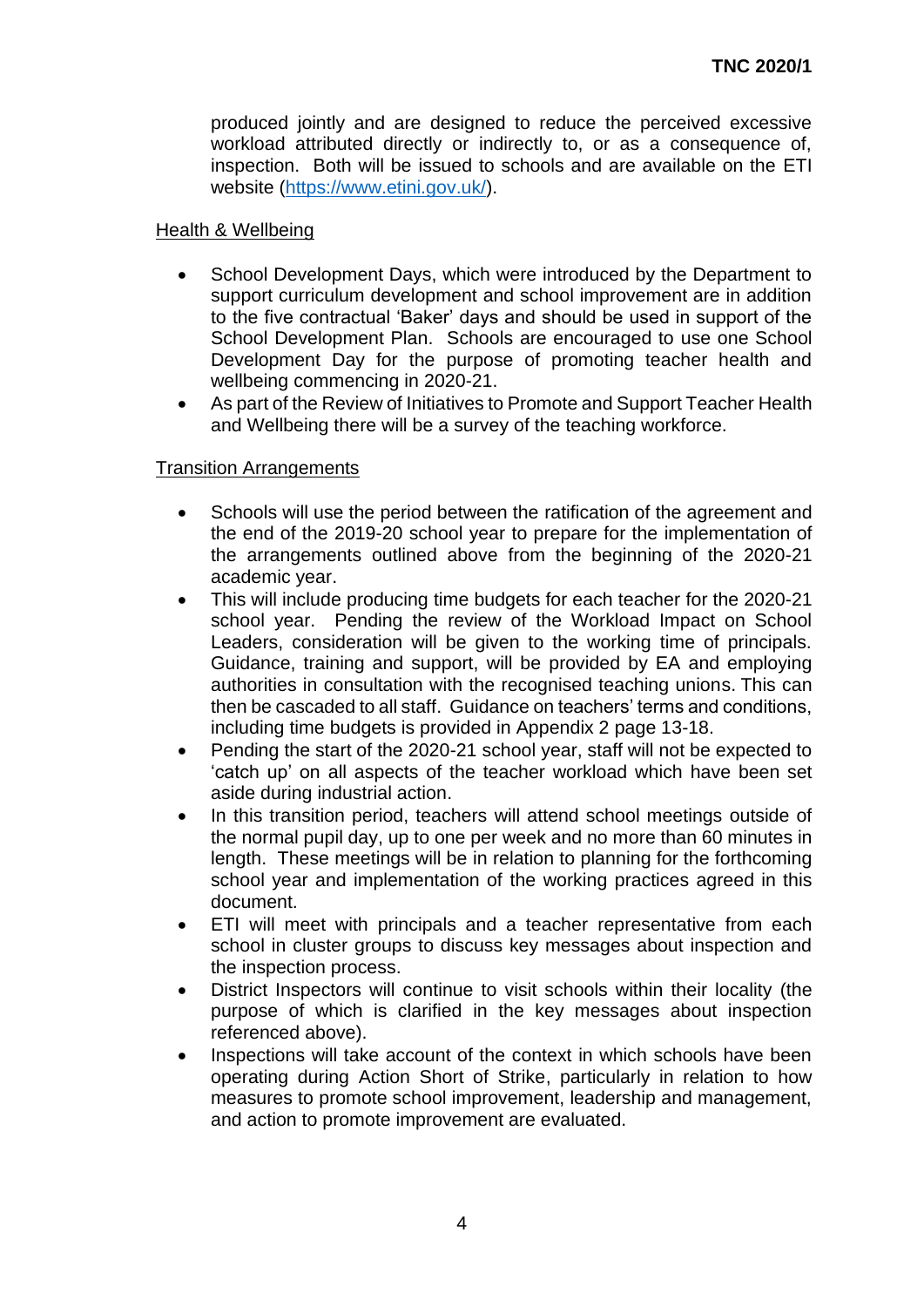# **Reviews in Nine Key Areas**

7. TNC has agreed that there will be reviews in nine key areas. A brief summary of each of the reviews is shown below. A dedicated Working Group will be established to take forward the reviews with the first six beginning as soon as possible and running concurrently. The membership of the Working Group will be seconded from their normal employment and funded (subject to business case approval) by DE from the Transformation Fund. Work will begin on all nine review areas as soon as possible to an agreed schedule.

# • **Review of Employment Model for Teachers**

A joint Management/NITC review to develop a more flexible employment model to allow for a more consistent, timely and flexible redeployment of teachers from school to school, in response to changing circumstances.

# • **Review of the Use of Temporary and Substitute Teachers**

A joint Management/NITC review of the employment arrangements and systems support for substitute and temporary teachers. A review in this area offers scope for the achievement of cost efficiencies while also providing support for teachers seeking career pathways in the profession.

# • **Review of Workload Agreement**

A joint Management/NITC review will examine the 2011 Workload Agreement and consider further possible changes to the Agreement where alternative approaches have the potential to ease teacher workloads without compromising the overall level of support available to pupils. It will also consider the use and the effectiveness of 'Baker' and School Development Days. Management and NITC agree relevant legal obligations, including working time, will be considered as part of this review.

# • **Review of Workload Impact on School Leaders**

A joint Management/NITC review to examine current practices and the impact on the workload of Principals and Vice-Principals. The review will recommend alternative approaches where these have the potential to ease Principal and Vice-Principal workloads without compromising the overall level of support available to pupils.

#### • **Review of Workload Associated with Special Educational Needs (SEN) Provision**

A DE led review of the end to end administrative processes associated with special educational needs provision, and in particular the statementing process. This review will cover the roles played by, and interfaces between, the Department of Health, local Trusts, the Children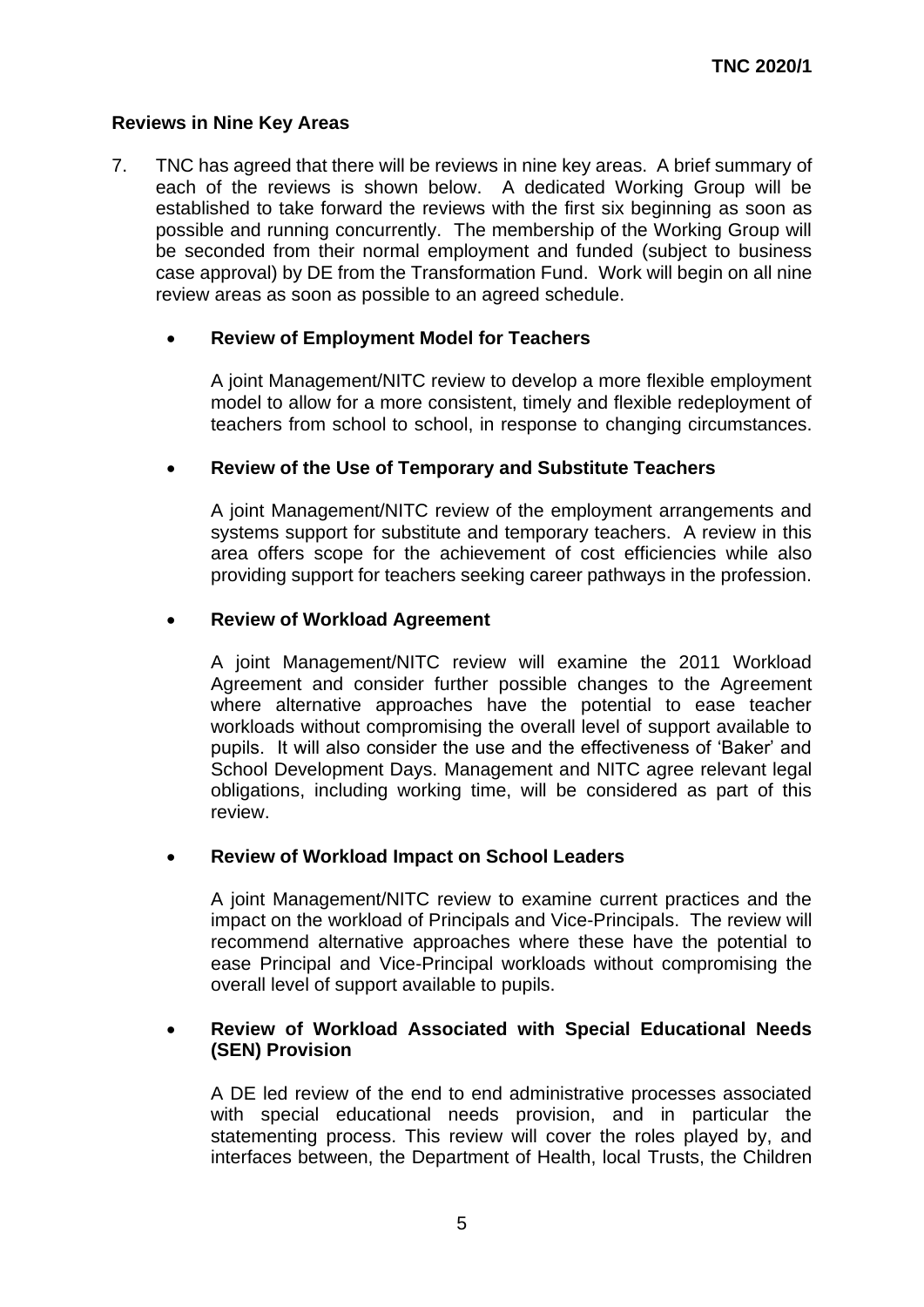and Young Peoples' Services Directorate within the EA, CCMS, schools, school leaders, SENCOs and teachers with SEN responsibilities.

# • **Review of Accountability Framework**

A DE led review of accountability and governance, which will consider the existing accountability and governance framework within the education sector. The need to account for public expenditure and to focus on delivering the best possible educational outcomes for pupils requires an accountability framework which promotes improvement. The NITC has an important contribution to make to this work and formal consultation arrangements will ensure NITC views are fully considered.

# • **Review of Consultation Arrangements – Management and Teaching Unions**

A joint Management/NITC review, which will develop consultative arrangements in schools. The review will produce recommendations for consultative frameworks, their implementation and supporting arrangements at both central and local, school-based levels with the aim of promoting positive industrial relations.

# • **Review of Statutory Assessment at Key Stages 1, 2 and 3**

A DE led review which will make policy recommendations regarding the purpose, nature and design of Key Stage assessment in Northern Ireland. The review would seek to benchmark against best practice approaches followed internationally, making use of a practitioner working group, to undertake a strategic assessment of current arrangements and produce proposals and recommendations to support the development of fit for purpose arrangements for Key Stage assessment.

# • **Review of Initiatives to Promote and Support Teacher Health and Wellbeing**

A joint Management/NITC review to produce recommendations for a new/revised approach which actively promotes teacher health and wellbeing. The review will identify good practice and seek to address gaps in support provision. This will include a survey of teachers' health and wellbeing.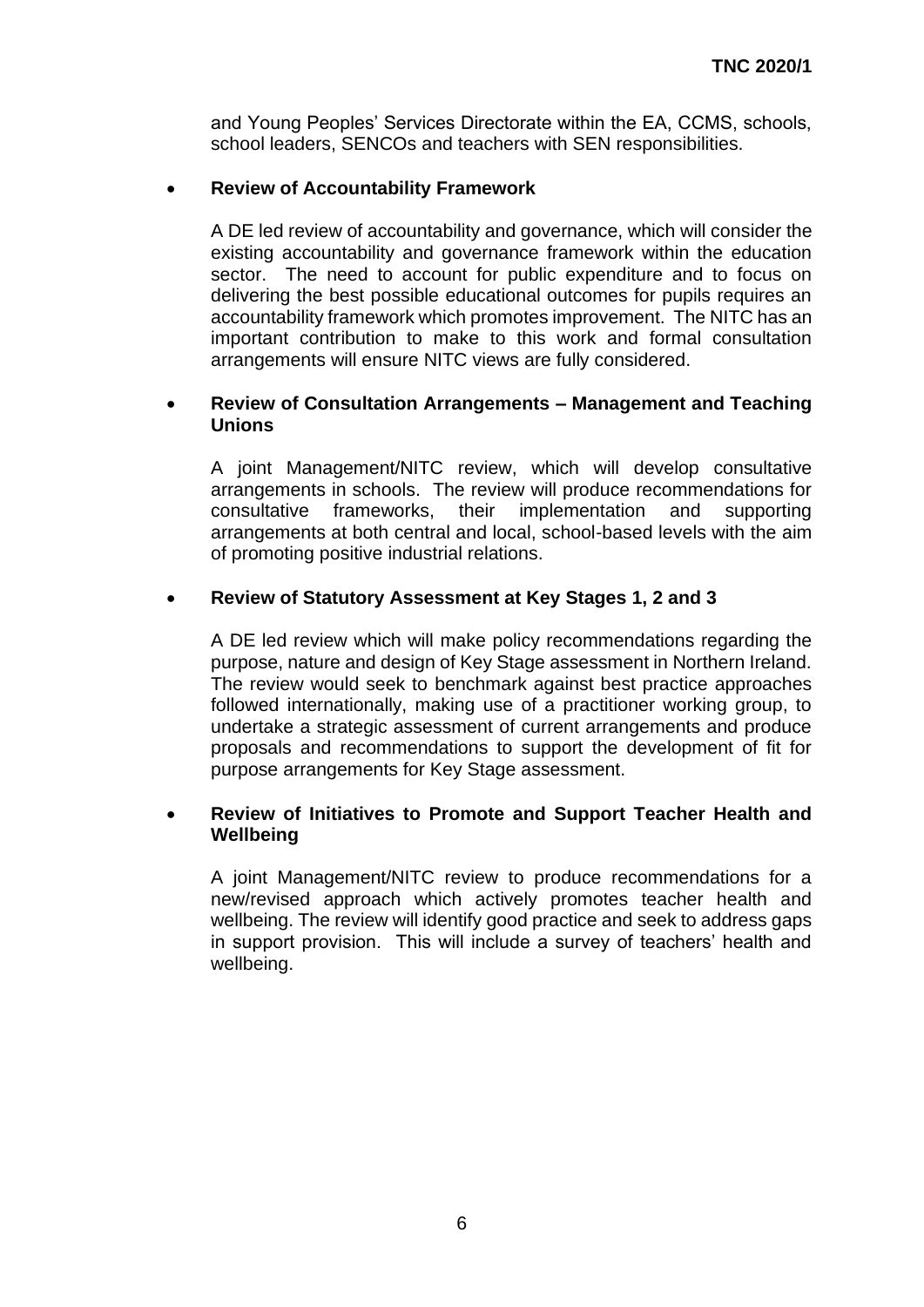# **SALARY TABLES**

# Main Pay Scale

|                              | <b>Annual Salary (£)</b> |                     |                     |  |
|------------------------------|--------------------------|---------------------|---------------------|--|
| <b>Scale</b><br><b>Point</b> | 1 September<br>2016      | 1 September<br>2017 | 1 September<br>2018 |  |
| M1                           | 22,243                   | 22,744              | 23,199              |  |
| M <sub>2</sub>               | 24,001                   | 24,542              | 25,033              |  |
| <b>M3</b>                    | 25,931                   | 26,515              | 27,046              |  |
| M4                           | 27,926                   | 28,555              | 29,127              |  |
| M <sub>5</sub>               | 30,127                   | 30,805              | 31,422              |  |
| M <sub>6</sub>               | 32,509                   | 33,241              | 33,906              |  |

Upper Pay Scale

|                              | <b>Annual Salary (£)</b>                   |        |                     |  |
|------------------------------|--------------------------------------------|--------|---------------------|--|
| <b>Scale</b><br><b>Point</b> | 1 September<br>1 September<br>2016<br>2017 |        | 1 September<br>2018 |  |
| <b>UPS1</b>                  | 35,217                                     | 36,010 | 36,731              |  |
| <b>UPS 2</b>                 | 36,521                                     | 37,343 | 38,090              |  |
| <b>UPS3</b>                  | 37,870                                     | 38,723 | 39,498              |  |

Teaching Allowances

|   | <b>Annual Allowance (£)</b> |                     |                     |  |
|---|-----------------------------|---------------------|---------------------|--|
|   | 1 September<br>2016         | 1 September<br>2017 | 1 September<br>2018 |  |
|   | 1,903                       | 1,946               | 1,985               |  |
| 2 | 3,845                       | 3,932               | 4,011               |  |
| 3 | 6,602                       | 6,751               | 6,887               |  |
|   | 9,094                       | 9,299               | 9,485               |  |
| 5 | 12,272                      | 12,549              | 12,800              |  |

Special Needs Allowances

| <b>Annual Allowance (£)</b>                |       |                     |  |
|--------------------------------------------|-------|---------------------|--|
| 1 September<br>1 September<br>2017<br>2016 |       | 1 September<br>2018 |  |
| 2,062                                      | 2,109 | 2,152               |  |
| 4.075                                      | 4,167 | 4,251               |  |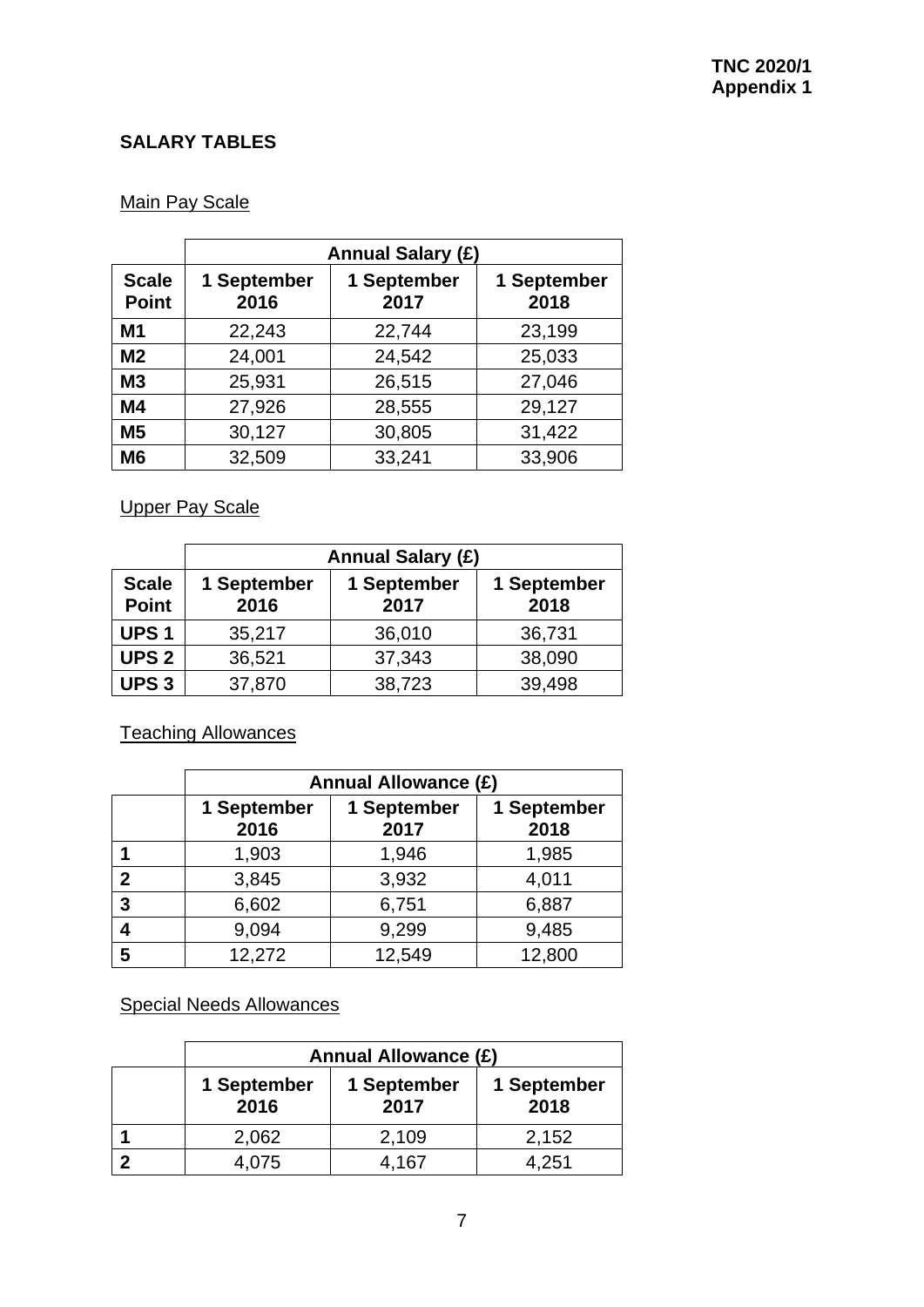# Leadership Scale

|                              | <b>Annual Salary (£)</b> |                     |                     |  |
|------------------------------|--------------------------|---------------------|---------------------|--|
| <b>Spine</b><br><b>Point</b> | 1 September<br>2016      | 1 September<br>2017 | 1 September<br>2018 |  |
| L1                           | 38,597                   | 39,466              | 40,256              |  |
| L2                           | 39,564                   | 40,455              | 41,265              |  |
| L3                           | 40,552                   | 41,465              | 42,295              |  |
| L4                           | 41,562                   | 42,498              | 43,348              |  |
| L <sub>5</sub>               | 42,596                   | 43,555              | 44,427              |  |
| L <sub>6</sub>               | 43,664                   | 44,647              | 45,540              |  |
| L7                           | 44,840                   | 45,849              | 46,766              |  |
| L <sub>8</sub>               | 45,875                   | 46,908              | 47,847              |  |
| L9                           | 47,020                   | 48,078              | 49,040              |  |
| L10                          | 48,227                   | 49,313              | 50,300              |  |
| L11                          | 49,479                   | 50,593              | 51,605              |  |
| L12                          | 50,620                   | 51,759              | 52,795              |  |
| L13                          | 51,886                   | 53,054              | 54,116              |  |
| L14                          | 53,178                   | 54,375              | 55,463              |  |
| L15                          | 54,503                   | 55,730              | 56,845              |  |
| L16                          | 55,951                   | 57,210              | 58,355              |  |
| L17                          | 57,237                   | 58,525              | 59,696              |  |
| L18                          | 58,676                   | 59,997              | 61,197              |  |
| L <sub>19</sub>              | 60,131                   | 61,484              | 62,714              |  |
| L20                          | 61,622                   | 63,009              | 64,270              |  |
| L21                          | 63,146                   | 64,567              | 65,859              |  |
| L22                          | 64,715                   | 66,172              | 67,496              |  |
| L23                          | 66,318                   | 67,811              | 69,168              |  |
| L24                          | 67,962                   | 69,492              | 70,882              |  |
| L25                          | 69,651                   | 71,219              | 72,644              |  |
| L26                          | 71,375                   | 72,981              | 74,441              |  |
| L27                          | 73,143                   | 76,285<br>74,789    |                     |  |
| L28                          | 74,958                   | 76,645              | 78,178              |  |
| L <sub>29</sub>              | 76,814                   | 78,543              | 80,114              |  |
| L30                          | 78,725                   | 80,497              | 82,107              |  |
| L31                          | 80,671                   | 82,487              | 84,137              |  |
| L32                          | 82,676                   | 84,537              | 86,228              |  |
| L33                          | 84,730                   | 86,637              | 88,370              |  |
| L34                          | 86,825                   | 88,779              | 90,555              |  |
| L35                          | 88,983                   | 90,986              | 92,806              |  |
| L36                          | 91,186                   | 93,238<br>95,103    |                     |  |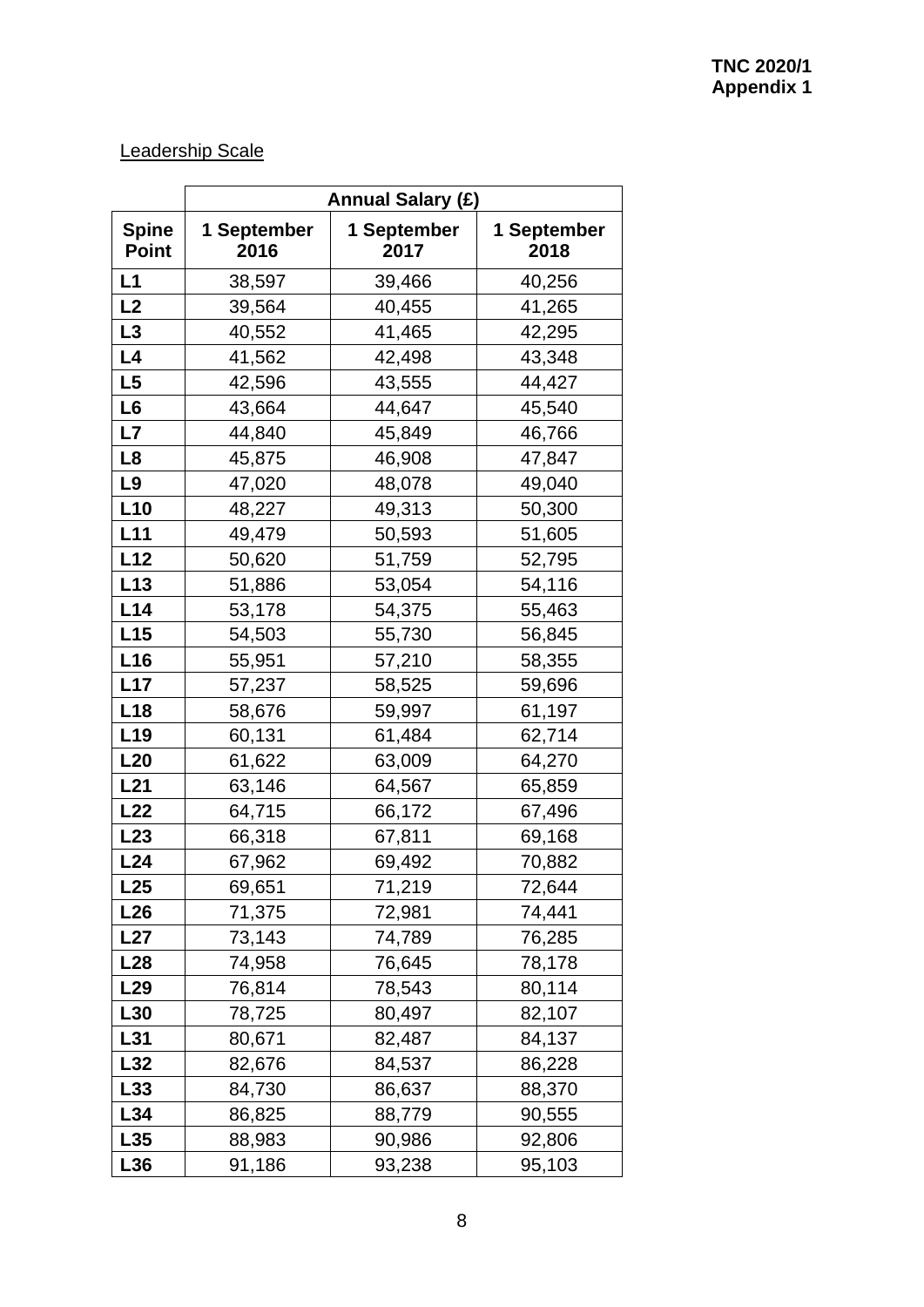| L37 | 93,453  | 95,556  | 97,468  |
|-----|---------|---------|---------|
| L38 | 95,765  | 97,920  | 99,879  |
| L39 | 98,099  | 100,307 | 102,314 |
| L40 | 100,548 | 102,811 | 104,868 |
| L41 | 103,060 | 105,379 | 107,487 |
| L42 | 105,641 | 108,018 | 110,179 |
| L43 | 108,282 | 110,719 | 112,934 |

# **WORKED EXAMPLE**

*A teacher who was on scale point UPS3 (£37,870 pa) at 1 September 2016 will receive the following increase:*

*1 September 2017 – revised salary = £38,723*

*1 September 2018 – revised salary = £39,498*

*If the pay award and arrears are included in June 2020 pay, the gross pay for that month will be £6,993.50. This is comprised of £3,291.50 gross salary plus £3,702.00 arrears for the period 1 September 2017 to 31 May 2020.*

*If the pay award and arrears are included in July 2020 pay, the gross pay for that month will be £7,129.17. This is comprised of £3,291.50 gross salary plus £3,837.67 arrears for the period 1 September 2017 to 30 June 2020.*

**Note:** these figures do not include the additional amounts for those with teaching and learning allowances.

# **FREQUENTLY ASKED QUESTIONS**

# **Q1. When will I receive my revised salary and arrears?**

It is expected that the pay award, including arrears, will be paid to teachers in all schools within 2-3 months.

# **Q2. I am a temporary teacher. Will I receive arrears?**

Yes, the pay award applies to all teaching staff, including substitute teachers. You will receive arrears for all periods of substitute teaching from 1 September 2017.

# **Q3. I retired from teaching since 1 September 2017. Will I receive any arrears and will there be any impact on my pension?**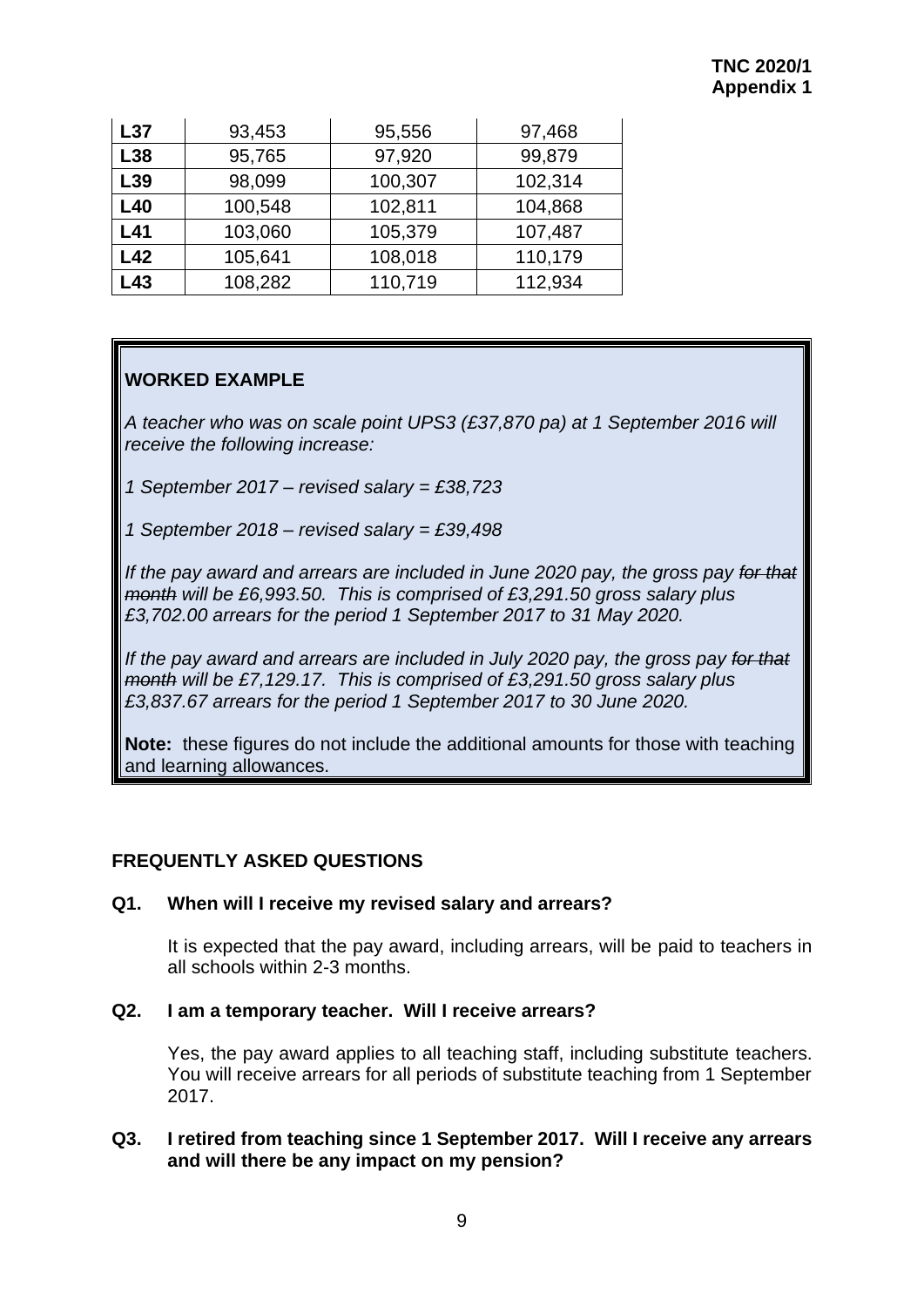Yes, teaching staff who have retired since 1 September 2017 will receive their arrears of salary. Your pension and lump sum will be recalculated on the basis of your revised salary points and you will receive payment of these arrears also.

# **Q4. I left the teaching profession since 1 September 2017. Will I receive any arrears?**

Yes, teaching staff (including substitute teachers) who have left the profession since 1 September 2017 will receive payment of arrears.

# **NI Teachers' Pension Scheme - Employee Contributions**

# **Q5. What are the current employee contribution rates?**

The employee salary bands for contribution rates for the period 01 April 2020 - 31 March 2021 are set out in DE Circular 2020/01 which is available [here.](https://www.education-ni.gov.uk/publications/circular-202001-changes-salary-bands-contribution-rates-members-ni-teachers-pension-scheme-nitps)

# **Q6. What employee contribution rate is applied to the payment of arrears?**

The appropriate employer pension contribution rate to be applied to the payment of arrears is the rate applicable to the current pay period i.e. the month in which payment is made, irrespective of the period to which the arrears apply.

# **Q7. Will the arrears payment affect the rate of contributions that I pay?**

No, where arrears payments (e.g. back-dated pay awards) are made, the annual salary rate for the month of payment is calculated excluding the backdated pay award, in order to determine the correct contribution rate which is then applied to all pensionable earnings in the month i.e. both salary and back-dated pay awards.

#### **Q8. Will the increase in my rate of salary result in a higher employee contribution rate?**

The contribution rate a member pays, as set out in DE Circular 2020/01, is determined by their actual pensionable earnings based on a tiered system.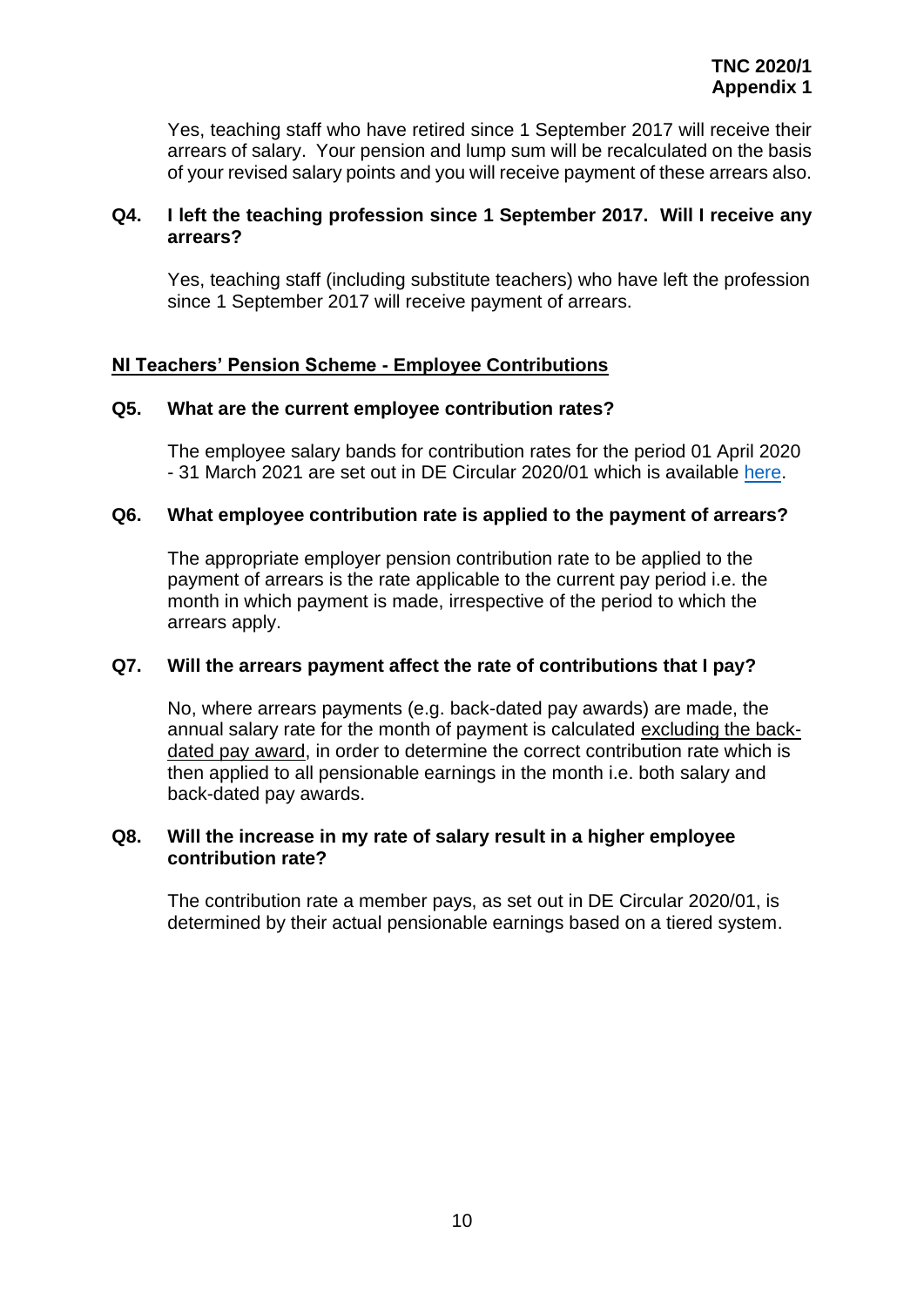The table below demonstrates employee contribution rates payable for the Main Scale / Upper Pay Scale points at 2016 and 2018 salary rates.

|                      | <b>Salary Rates</b>  |                | <b>Salary Rates</b>  |                |
|----------------------|----------------------|----------------|----------------------|----------------|
|                      | 1 September 2016     |                | 1 September 2018     |                |
|                      |                      | <b>Member</b>  |                      | <b>Member</b>  |
| <b>Scale Point /</b> | <b>Actual annual</b> | contribution   | <b>Actual annual</b> | contribution   |
| Teaching             | pensionable          | rate           | pensionable          | rate           |
| <b>Allowance</b>     | earnings             | 1 April 2019 - | earnings             | 1 April 2020 - |
|                      |                      | 31 March 2020  |                      | 31 March 2021  |
| M <sub>1</sub>       | £22,243              | 7.4%           | £23,199              | 7.4%           |
| M <sub>2</sub>       | £24,001              | 7.4%           | £25,033              | 7.4%           |
| M <sub>3</sub>       | £25,931              | 7.4%           | £27,046              | 7.4%           |
| M4                   | £27,926              | 8.6%           | £29,127              | 8.6%           |
| M <sub>5</sub>       | £30,127              | 8.6%           | £31,422              | 8.6%           |
| M6                   | £32,509              | 8.6%           | £33,906              | 8.6%           |
| UPS1                 | £35,217              | 8.6%           | £36,731              | 8.6%           |
| UPS <sub>2</sub>     | £36,521              | 8.6%           | £38,090              | 9.6%           |
| UPS3                 | £37,870              | 9.6%           | £39,498              | 9.6%           |
| UPS3 + TA1           | £39,773              | 9.6%           | £41,483              | 9.6%           |
| UPS3 + TA2           | £41,715              | 9.6%           | £43,509              | 9.6%           |
| UPS3 + TA3           | £44,472              | 10.2%          | £46,385              | 10.2%          |
| UPS3 + TA4           | £46,964              | 10.2%          | £48,983              | 10.2%          |
| UPS3 + TA5           | £50,142              | 10.2%          | £52,298              | 10.2%          |

# **Q9. Where can I find out more information about the NI Teachers' Pension Scheme?**

Further information, including FAQs and Factsheets, is available on the Department of Education website at [https://www.education](https://www.education-ni.gov.uk/topics/teaching-staff/pension-scheme)[ni.gov.uk/topics/teaching-staff/pension-scheme.](https://www.education-ni.gov.uk/topics/teaching-staff/pension-scheme)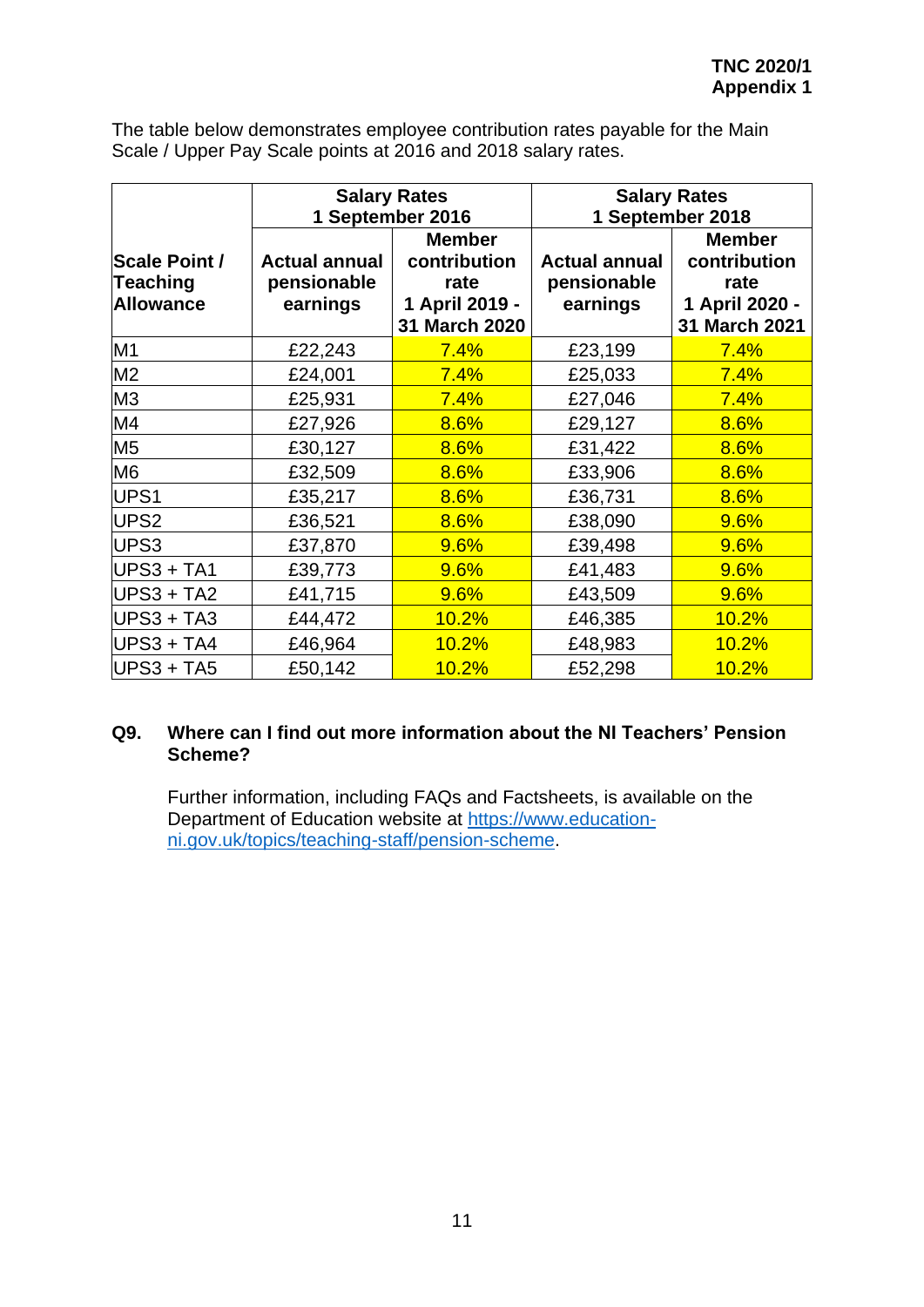# **TEACHERS' TERMS & CONDITIONS (JORDANSTOWN AGREEMENT)**

- 1. The terms and conditions of employment for teachers employed in grant aided schools are set out in legislation contained in Statutory Rule (NI) 1987 No. 267 Education, The Teachers' (Terms and Conditions of Employment) Regulations (NI) 1987.
- 2. This remains the core reference point for the terms and conditions of:
	- Principals Schedule 1;
	- Vice-Principals Schedule 2 (in addition to the duties of a teacher set out in Schedule 3); and
	- Teachers (including middle managers) Schedule 3.
- 3. For teachers (and Vice-Principals), an amendment was made to clarify previous issues around cover. This is contained in Statutory Rule (NI) 1988 No. 299 Education. The Teachers' (Terms and Conditions of Employment) Regulations (NI) (Amendment) 1988.
- 4. In 2011, this was supplemented by the Workload Agreement TNC 2011/08.

# **Key Points**

- 5. Teachers' Hours (Directed Time) are:
	- 195 days per year :
	- non-teaching days should be reasonably contiguous with teaching days
	- no more than 190 days teaching children
	- up to 1,265 hours per year.
- 6. Class Contact Time is:
	- part of Directed Time
	- up to 23.5 hours per week (post primary) (893 hours per annum)
	- up to 25 hours per week (primary and special) (950 hours per annum)
	- inclusive of cover.
- 7. Planning, Preparation and Assessment (PPA):
	- Directed Time includes time set aside for PPA
	- This Pay & Workload Agreement guarantees that 10% of Directed Time (126.5 Hours per annum) is set aside for PPA
	- Dedicated PPA time enables teachers to raise standards through individual and collaborative professional activity.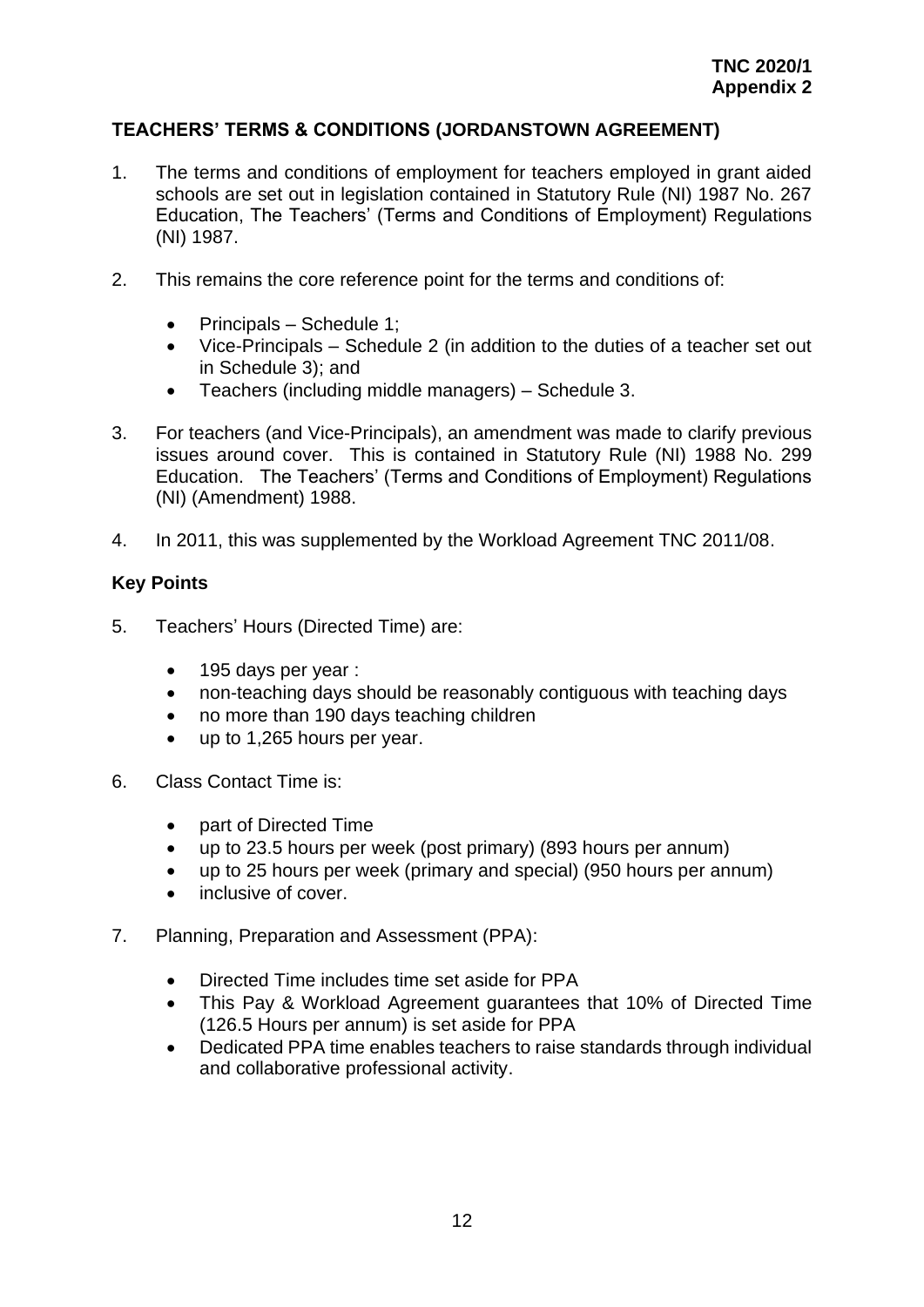- 8. Cover and Supervision:
	- Teachers cannot be asked to cover at all (or supervise) when it was known and agreed in advance that an absence would exceed 2 days (other than covering for primary 1, 2 or nursery colleagues)
	- Teachers in schools of fewer than 222 pupils, nursery (in primary school), primary 1 and primary 2 teachers are not required to provide such cover.

# **FREQUENTLY ASKED QUESTIONS**

#### **Q1. What is Directed Time?**

Directed Time means time spent on any activity which the Principal has determined that teacher shall undertake. A teacher shall be available to perform such duties at such times and such places as may reasonably be specified by the Principal. All the time that a teacher has to be on school premises is included in Directed Time.

#### **Q2. Who is responsible for determining a teacher's time budget?**

The Principal is responsible for determining a time budget for each member of the teaching staff, giving due regard to the individual responsibilities of each teacher. While the spirit of the agreement is that Principals and each member of staff should seek to reach agreement on a teacher's time budget, teachers will not have freedom to decide for themselves how they allocate their time.

Principals will need to plan the use of the 1265 hours carefully. If they do not, there could be a danger that staff will exhaust their obligatory hours before the end of the school year.

#### **Q3. What is the maximum amount of Directed Time for a full-time teacher?**

Directed Time for a full-time teacher may not exceed 1265 hours per year nor apply to more than 195 days per year.

Schools have always been dependent on a commitment from teachers beyond the legal minimum requirement. Schools would find it impossible to include within a teacher's 1265 hours all of the time currently given by teachers to such activities as games, drama, music and school trips.

A teacher's Directed Time of 1265 hours per year (plus additional time needed to prepare and mark lessons) is the basic legal requirement for a teacher to satisfy their contractual obligations.

#### **Q4. How should Directed Time be applied for a part-time teacher?**

Directed Time for a part-time teacher should be calculated on a pro-rata basis.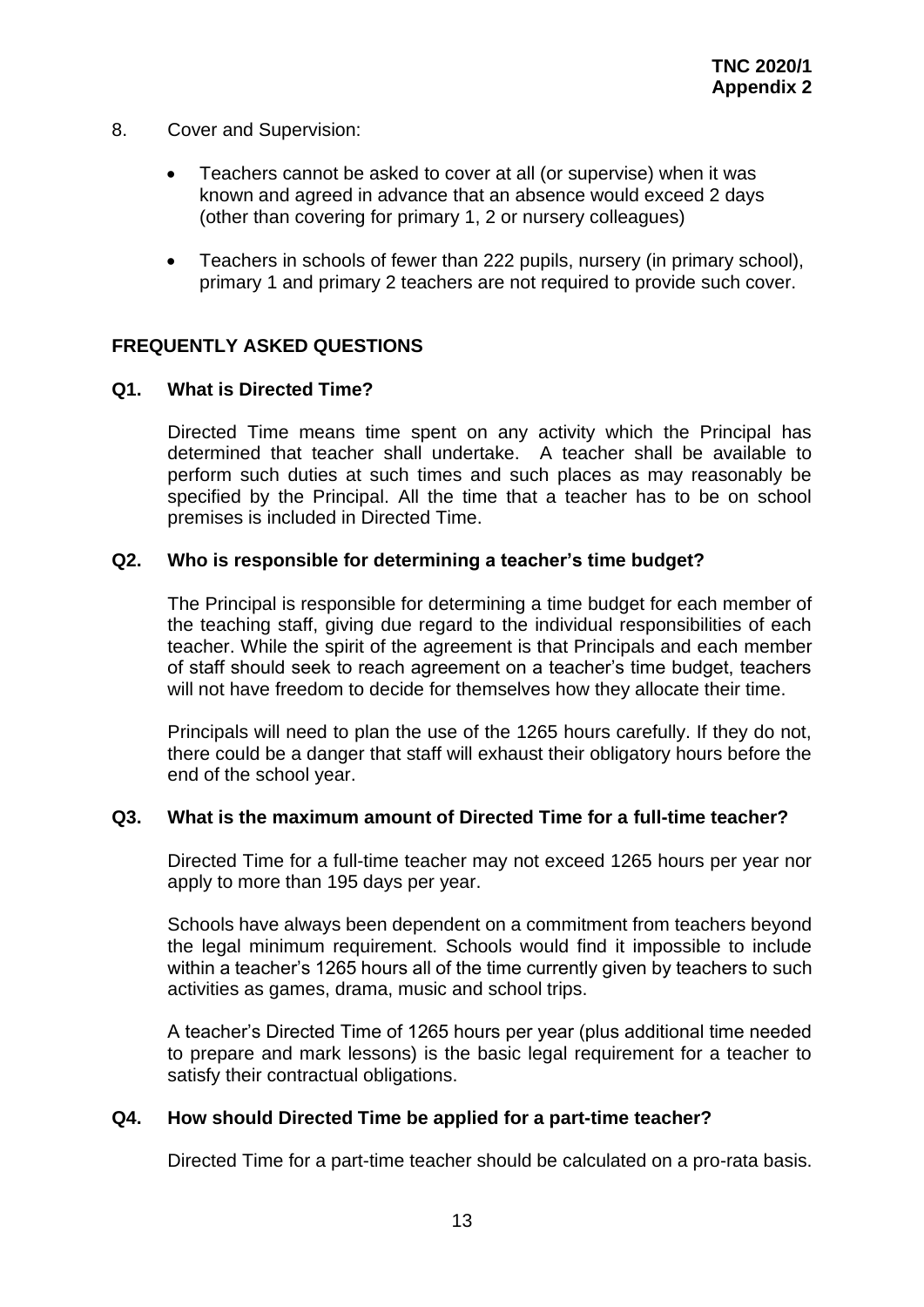#### **Q5. How should Directed Time be applied for a substitute teacher engaged via NISTR?**

As per TNC 2016/1 The Appropriate Use of NISTR, NISTR should be used for immediate, unplanned, short term teaching cover or to fill vacancies which are short term and no more than 6 months. If a temporary teacher is engaged up to 6 months, Directed Time should be applied and it would be appropriate to have a proportionate time budget.

A temporary teacher should not be treated less favourably than a comparable permanent teacher. For example, if a temporary teacher is engaged for a full week in a primary school they should have no more than 25 hours contact time.

# **Q6. What is included in Directed Time?**

The 1265 hours per year, which a teacher is required to be available to work is split up into a number of elements:

#### **a. Class Contact Time**

It is acknowledged that the weekly limits of 23.5 hours in a post primary school and 25 hours in a primary or special school will include any time a teacher is involved in class cover.

#### **b. Supervision – Teaching Staff**

Supervision occurs when a teacher is asked to engage in activities outside of the classroom where there is no active teaching taking place. Supervision may include tasks such as morning and afternoon breaks, wet break times, arrangements for the arrival and departure of pupils, bus supervision, school assembly, examinations etc.

Where a teacher is not required to supervise at morning or afternoon break, or where this is done on a rota basis, this period must still be defined as Directed Time.

It is recognised that classroom supervision is not an effective use of a teacher's time. However, in exceptional circumstances, a teacher may be required to supervise, as distinct from teach, the class of an absent colleague.

Unless employed under a separate contract as a mid-day supervisor, a teacher shall not be required to undertake mid-day supervision.

# **c. Non-Teaching Days**

Full-time teachers are required to be available for work on 195 days per year, of which at least 5 are non-teaching days. These 5 days must also be accounted for within the 1265 hours.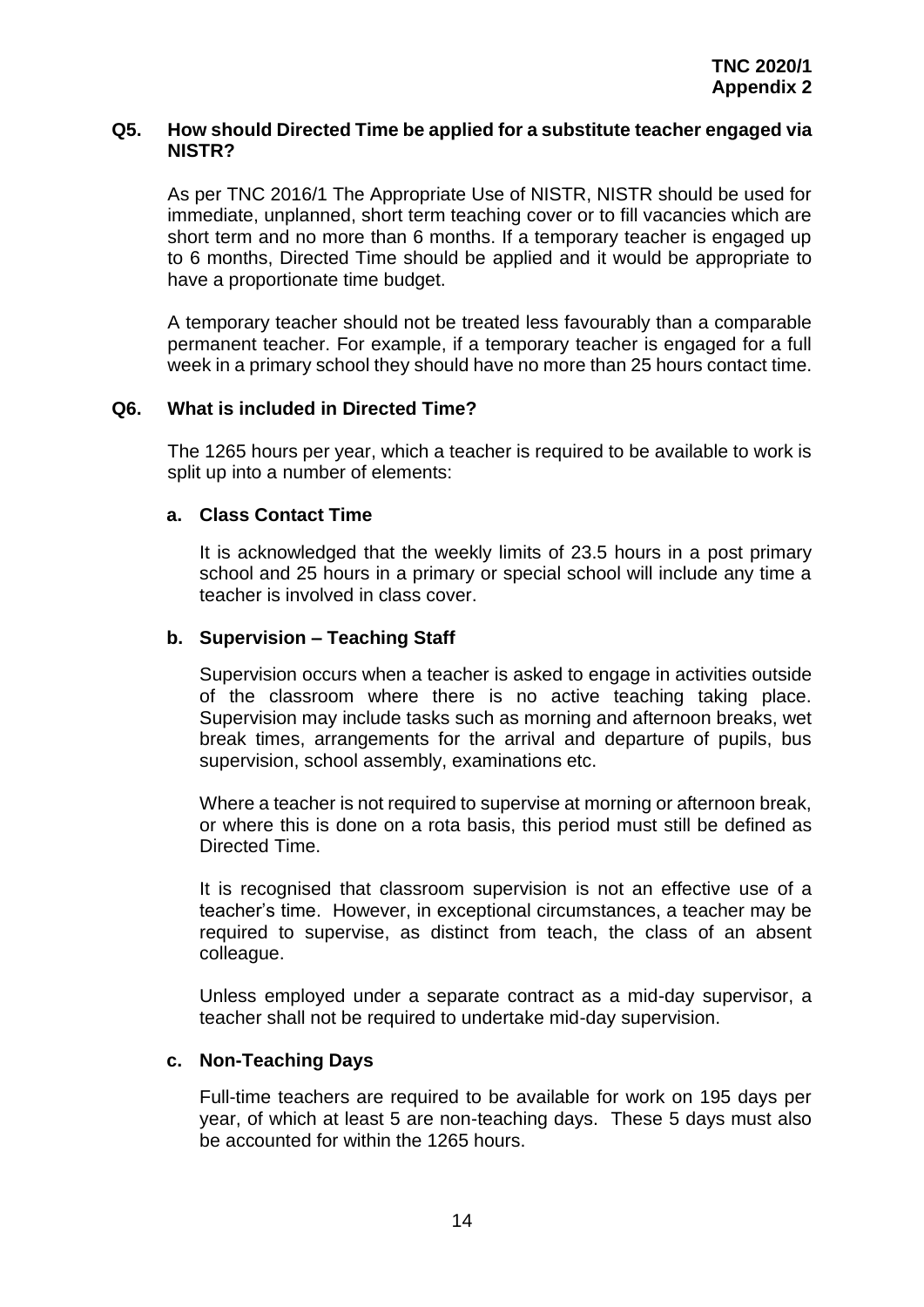# **d. Teaching Allowance and Special Educational Needs Allowance Duties**

Some teachers will be in receipt of Teaching Allowances or Special Educational Needs Allowances for specific duties. These duties must also be allowed for within the time budget of 1265 hours.

# **e. Other Professional Duties**

There is a range of other professional activities that go on regularly within schools. If a teacher is expected to carry out any duty that is deemed reasonable and in balance with the duties allocated to colleagues, then it must also be accounted for in the time budget. Due attention must be paid to ensure that there is work/life balance, in line with the Strategy for Teacher Health and Wellbeing in Northern Ireland (TNC 2011/1), particularly where a teacher volunteers to take on additional duties on an unremunerated basis.

# **Q7. When can a teacher be asked to cover or supervise?**

In schools of 222 or more pupils:

- when a colleague is absent for one or two days (subject to the maximum class contact limit of 23.5 or 25 hours).
- when covering for a primary 1, 2 or nursery colleague at any time (subject to the maximum class contact limit of 25 hours).
- if it was not known that the absence would exceed 2 days teachers can cover on the first and second day only (other than for primary 1, 2 or nursery colleagues).

# **Q8. How many days should a full-time teacher be available to work in one year?**

A full-time teacher shall be available for work on 195 days over a period of 12 months commencing on 31 July of which not more than 190 days should involve teaching children in a formal situation. Non-teaching days should, where reasonably possible, be contiguous with teaching days.

The remaining 5 non-contact days are known to many in the education system as 'Baker Days' and are used for training purposes.

Schools may also avail of up to 5 School Development Days (SDDs) for the purpose of school improvement and school/staff development as per the terms of the DE Circular on School Development Days. Depending on the number of SDDs schools avail of, the number of days that pupils are taught in the classroom may vary from 185 to 190 days.

The number of teaching days can be reduced further if a school applies to, and receives approval from DE for an 'Exceptional Closure.' Such closures are unforeseen/unplanned and are outside the control of the school authorities.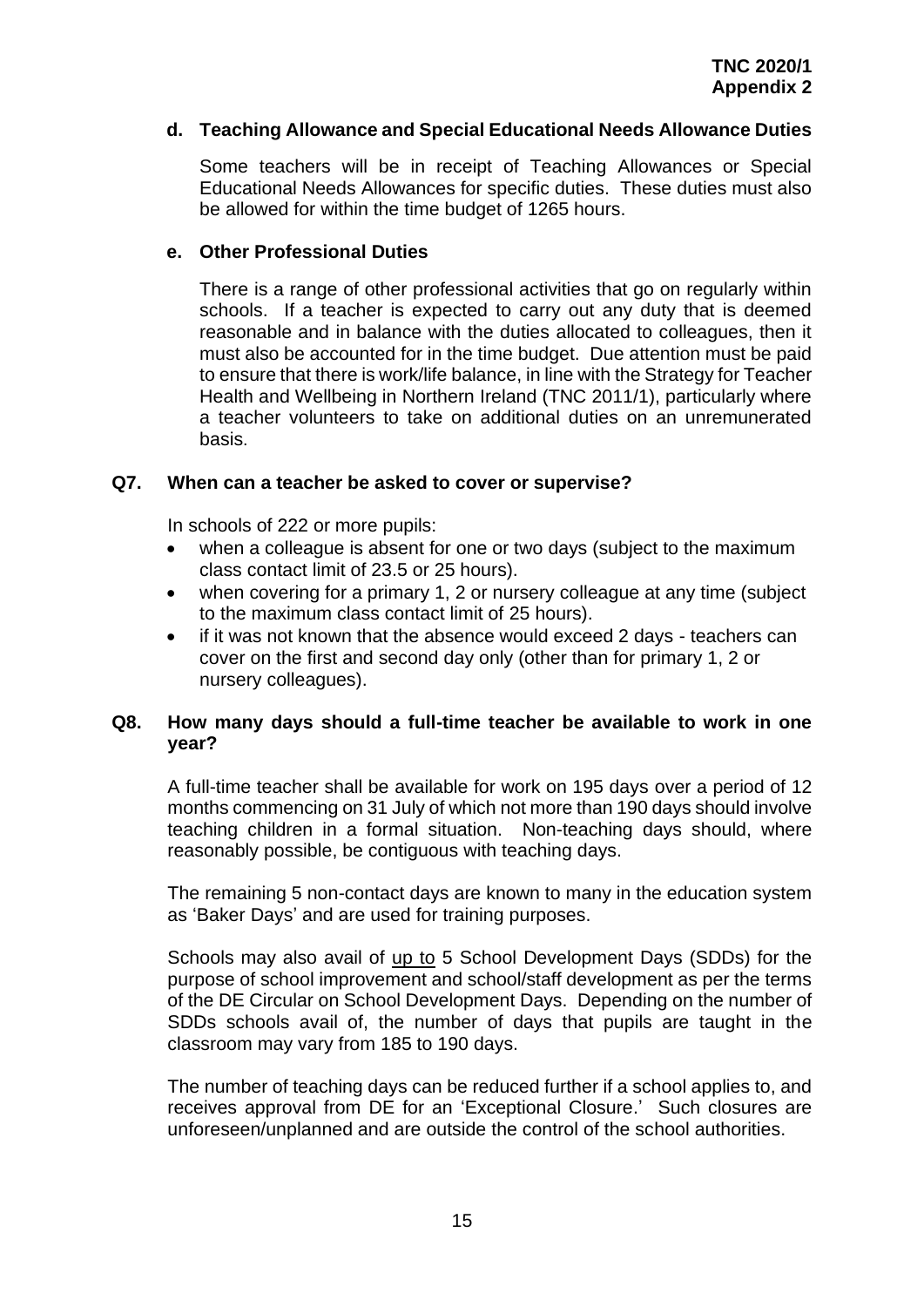#### **Q9. How many hours per week is a teacher required to teach in a formal situation?**

A teacher may not be required to teach, as distinct from supervise, children in a formal situation for more than 25 hours per week in a primary school and 23.5 hours per week in a post primary school.

# **Q10. If a teacher is in receipt of a Teaching Allowance, should time to perform these duties be included in the time budget?**

Some teachers will be in receipt of Teaching Allowances or Special Educational Needs Allowances for specific duties. These duties must also be allowed for within the time budget of 1265 hours.

# **Q11. Is attendance on residential trips included in Directed Time?**

Principals cannot direct teachers to take pupils on educational visits involving overnight stays. Where this takes place on a voluntary basis, it is a matter of negotiation between the teacher and the Principal as to the amount of Directed Time which will be allocated to this activity out of the annual time budget.

#### **Q12. Is attendance at School Assembly included in Directed Time?**

Yes, attendance at School Assembly is included in Directed Time. Leading an assembly is considered to be class contact time in the time budget.

# **Q13. Is registration included in Directed Time?**

Yes, registration is included in Directed Time. If a teacher is required to deliver learning or pastoral work, this period of time is considered to be class contact time in the time budget.

# **Q14. Is a teacher's participation in extra-curricular activities included in Directed Time?**

Schools have always been dependent on a voluntary commitment from teachers beyond the legal minimum requirement. Schools would find it impossible to include within a teacher's 1265 hours all of the time currently given by them for voluntary activities such as games, drama, music and school trips.

#### **Q15. What is a teacher's lunch break entitlement?**

All teachers are required to have a break of at least 30 minutes.

Teachers in a Primary or Post Primary School are required to have a break of at least 30 minutes between the hours of 12 noon and 2.00pm.